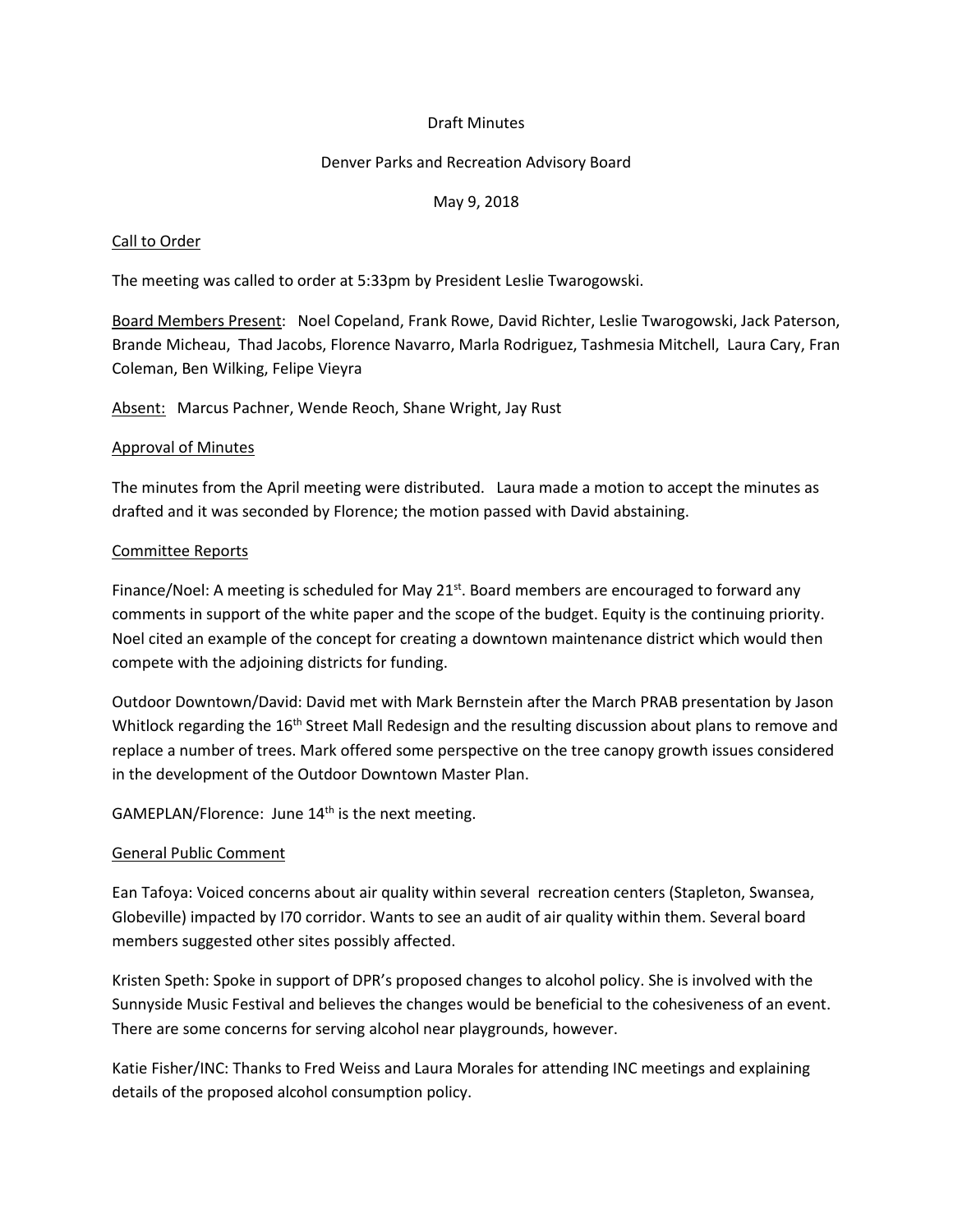## Executive Directors Report (Happy Haynes, with Fred Weiss, Laura Morales, Kris Wilson)

(while Happy prepared, Leslie asked Fred if DPR has a clothing policy in parks (example cited was body paint only); Fred responded that DPR does not have a code, but State Law does.)

Happy reported progress of the City Park Master Plan, now in final stage draft; a PRAB briefing may be presented in a month. Upgrades to the CCC camp are underway in support with Historicorps' occupation of the barracks; she alluded to code issues (environmental, consistent with building age) which were first priority and an approximately \$100K donation from the Denver Mountain Park Foundation to keep everything on track. Historicorps has begun several programs already within DMP. A public celebration is planned for May 17<sup>th</sup> at the Chief Hosa Lodge. DPR has just released its plan for the overall development of a Fairfax St. Park after numerous meetings and sources of community input (a release was distributed). The intent is for a design and build phase in the next couple of years. Laura Cary expressed disappointment at how DPR handled the entire process; felt that meeting's agenda were not met; that the process and information distributed has torn the community apart. Happy replied that as much time as possible was given to acquire and process feedback as possible in a series of four community meetings. Happy reiterated that there will still be community engagement going forward as the RFP process for park design evolves.

## Additional topics discussed later in the meeting:

Happy reported a much more successful ''420 Event" in 2018; the organizer demonstrated much better management practices, improved security, only minor issues with several vendors. Happy reported on the Ambassador Party at St. Charles Place Park will be held on June  $2^{nd}$ . She commended the students who have participated in the planning process to envision park updates. Lastly, Happy discussed the effort to update the design guidelines of the Dog Parks Master Plan (last updated 2010). A survey will be developed over the next several months.

## **Presentations**

Downtown Children's Playground Renaming: Carol Ann Rothman and Jeff Shoemaker

Carol Ann described the history of her and her late husband Paul's interest in developing a downtown playground. Jeff commended the effort they put forth in seeing the project through, and noted Mark Bernstein's involvement within DPR. Renaming of the playground is consistent with the major gifts provision of DPR's Renaming Policy. A motion was made by David and seconded by Fran to recommend the renaming of the playground within Creekside Park to "The Paul and Carol Ann Rothman Children's Playground" was presented and unanimously approved. A celebration is planned for June 5<sup>th</sup>.

# Alcohol Policy Update

Fred started by stating the original draft document has not been changed as DPR continues to work through the issues. Over 4,000 responses were received through the online survey DPR conducted and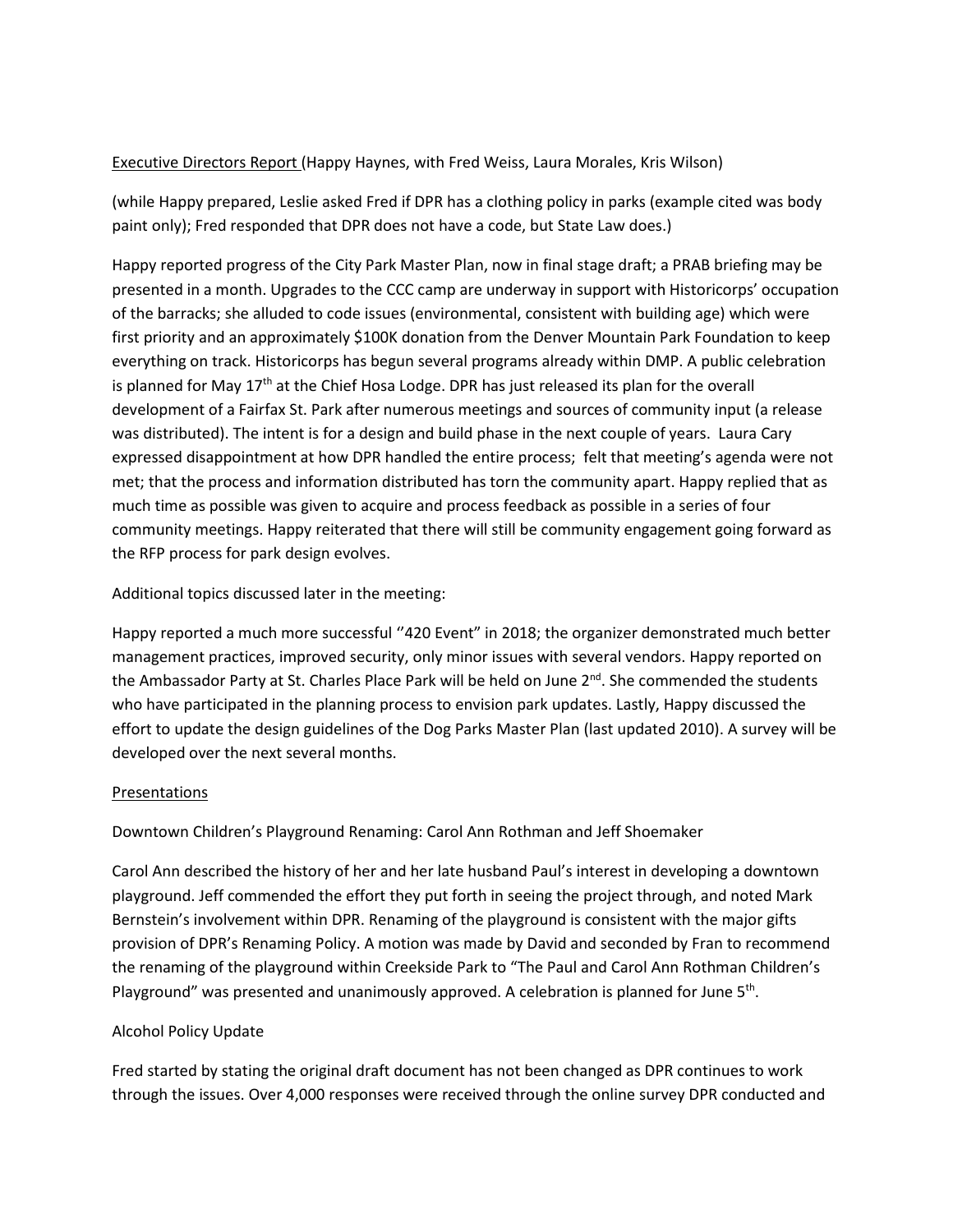they are still reviewing all of that input. Based on the overall complexity of the issue, the timeline for presenting a final draft to PRAB has been pushed back a month; now scheduled for July. They plan to present findings to both INC and LUTI committee in June. In the meantime, they are still doing outreach to RNO's on the subject. Also a FAQ list is being assembled to address common questions and provide insight on what is and is not being proposed. Further, the state legislative session is ending at midnight and as of this meeting, it is not clear what may pass regarding alcohol consumption and/or distribution. Frank offered that Councilwoman Black also conducted a survey within her district. He believes the DPR policy change is good and will provide a consistent city-wide policy throughout the parks.

## Athletic Policy Update

Fred reminded PRAB that numerous unofficial policy decisions have evolved and the current effort is intended to formalize rules and regulations. Many meetings have been conducted with stakeholders to develop an equitable and workable policy. A major remaining task is to develop a clear and concise definition of neighborhood events which can reserve park space. Fran asked if it would be appropriate to develop a more visible process for making the public aware of scheduled events, not just posting policy or events on websites. Brande reacted to the neighborhood definition considering her district not having (m)any RNO's, and thus it might be appropriate to have event holders coordinate through council offices. Happy affirmed that idea is one being considered. Thad inquired about this policy would mesh fields shared with DPS and cited Northfield as an example. Kris Wilson explained that field has a rather unique and separate agreement with DPR which gives DPS priority. Happy felt that there should be room for the two departments to work together in drafting equitable arrangements. Fred commended Kris for the amount of work she has put in to thoroughly develop this policy. Noel asked where he could view the list of designated athletic fields in the system. Fred proceeded to describe various other elements of the draft policy including but not limited to: definition of seasonal sports, historical priority, consequences/enforcement for policy violators, tennis specific considerations, and subdivision of fields for multiple games. Fred then indicated an update to fee structure rates will be presented to PRAB midsummer.

## PRAB By-Law Revision

Based on last month's input and consideration, a final revision was distributed to the board. Fran motioned to accept the revisions and Frank seconded. The board passed the motion with Noel abstaining.

## Other Board Announcements

Florence attended the Johnson Rec Center discussions regarding a new facility operator and was surprised how contentious and emotional the community was. Happy acknowledged the number of issues and reminded the board the contract is expiring and that there was some turmoil and misinformation regarding that decision. She did indicate that the Headstart program would continue.

Jack reported that the formal renaming ceremony for Carpio-Sanguinette Park will be next week.